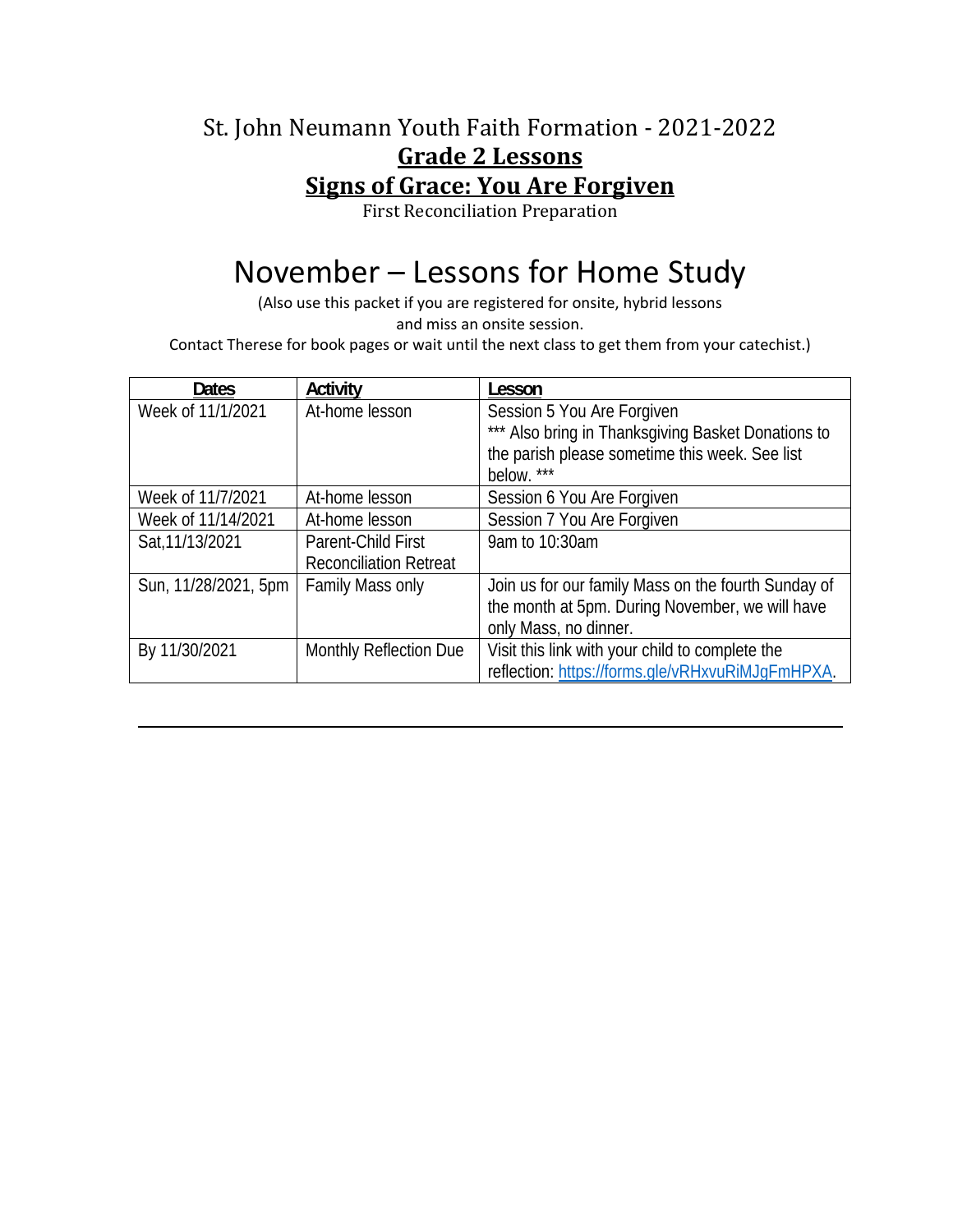

**Prayers to Memorize throughout the Year**: Sign of the Cross, the Lord's Prayer, Hail Mary, Glory Be, Prayer to One's Guardian Angel, Blessing Before a Meal, Act of Contrition (prayers begin on page 105 in the *Student Guide* for *You Are Forgiven* and on page 117 in the *Student Guide* for *You Are Loved*)

**Parent Note**: Parents are encouraged to watch the parent component of the children's videos, which the children will be watching during class. To watch the parent videos, you will need a free parish account to Formed.org. Visit our website to sign up for this free account: www.sjnstcharles.org/formed/. The children's videos are also available online using this account. Once you have an account, search for "Signs of Grace" in the FORMED Search field.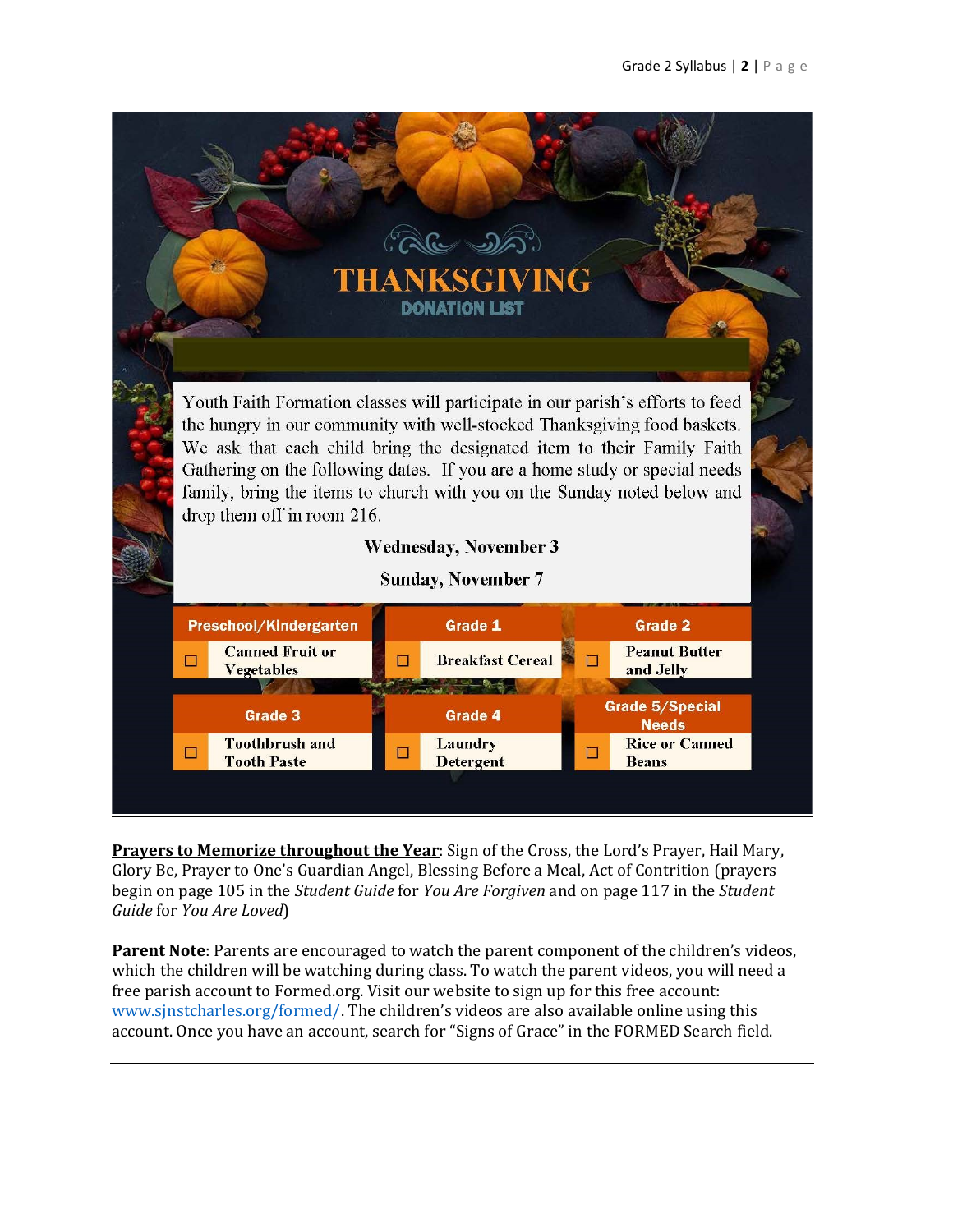# Session 5 Details

#### **Session 5 Forgiven Key Ideas**:

- 1. God gives us his laws because he wants what is good for us and his laws show us the path of goodness.
- 2. Sin is a choice against loving God and neighbor.
- 3. Mortal sin breaks our relationship with God; venial sin hurts our relationship with God, but does not break it.
- 4. Our conscience is God's gift that helps us to do good and avoid evil.
- 5. Our conscience needs to be formed according to God's laws.
- 6. When we sin, we must repent and ask God for forgiveness.

#### **Parents and Children, complete at home**:

- Complete Session 5 Forgiven in the *Student Guide* and *Student Activity Books*.
- Complete "Jesus Heals" story in the *Book of Bible Stories*, pages 100-103.
- Parents, please watch the Session 5 Forgiven parent video on Formed.org at: https://watch.formed.org/forgiven/season:1/videos/answering-common-questionsabout-confession. (See parent note above regarding a free parish account to Formed.org).
- Children, please watch the Session 5 Forgiven children video on Formed.org at: https://watch.formed.org/signs-of-grace/season:1/videos/you-are-forgiven-ep-5.

### Session 6 Details

#### **Session 6 Forgiven Key Ideas**:

- 1. Jesus forgives our sins in the Sacrament of Reconciliation.
- 2. Jesus institutes the Sacrament of Reconciliation so that we can know his forgiveness and mercy: "Receive the Holy Spirit. If you forgive the sins of any, they are forgiven. If you retain the sins of any, they are retained" (John 20:22-23).
- 3. Jesus is really present and acting through the priest to forgive our sins in the Sacrament of Reconciliation.
- 4. The Sacrament of Reconciliation forgives our sins, restores sanctifying grace, and gives us grace to avoid future sins.

#### **Parents and Children, complete at home**:

- Complete Session 6 Forgiven in the *Student Guide* and *Student Activity Books*.
- Complete "The Risen Jesus Appears to His Friends" story in the *Book of Bible Stories*, pages 234-237.
- Parents, please watch the Session 6 Forgiven parent video on Formed.org at: https://watch.formed.org/forgiven/season:1/videos/for-parents-preparing-your-childfor-first-confession.
- Children, please watch the Session 6 Forgiven children video on Formed.org at: https://watch.formed.org/signs-of-grace/season:1/videos/you-are-forgiven-ep-6.